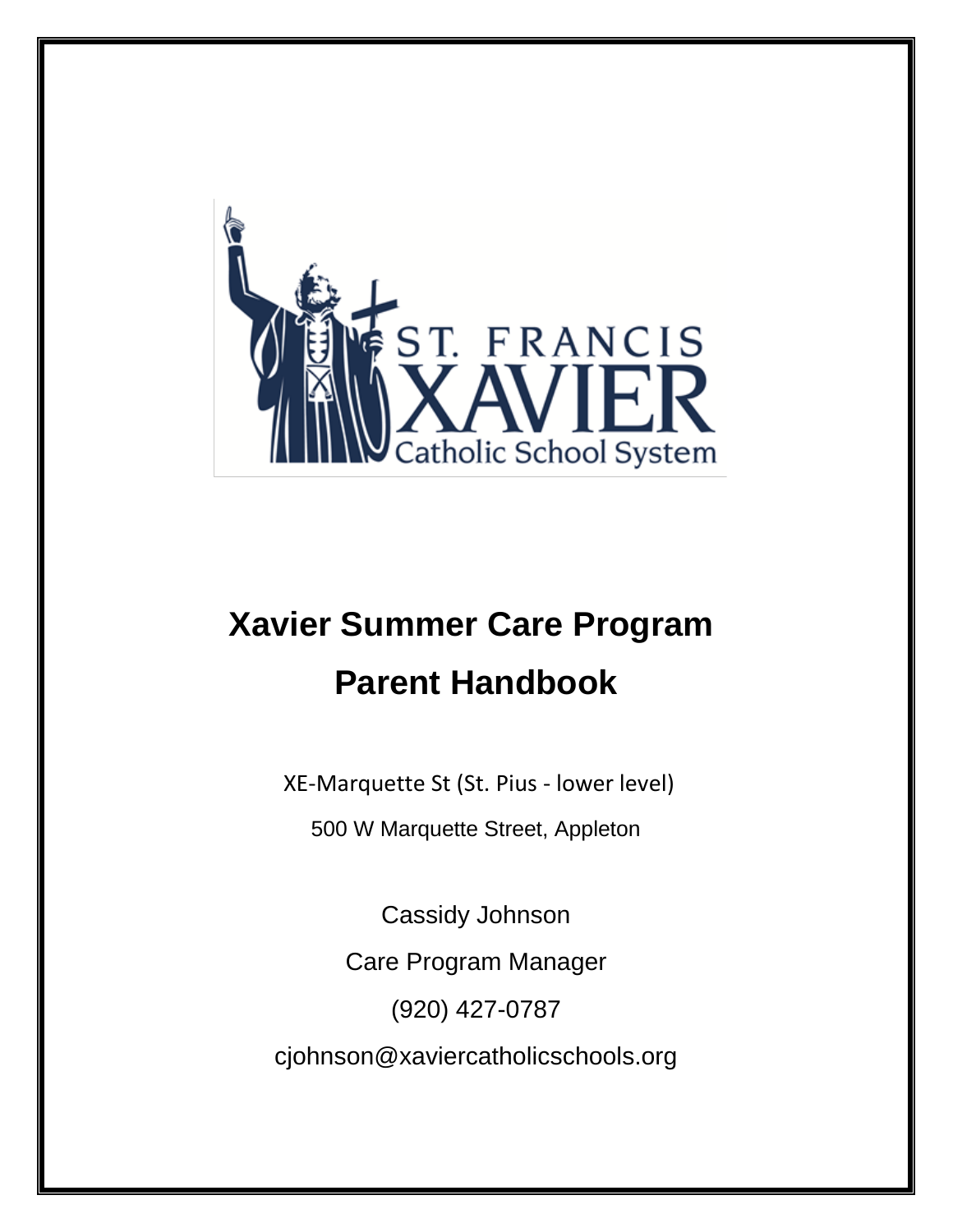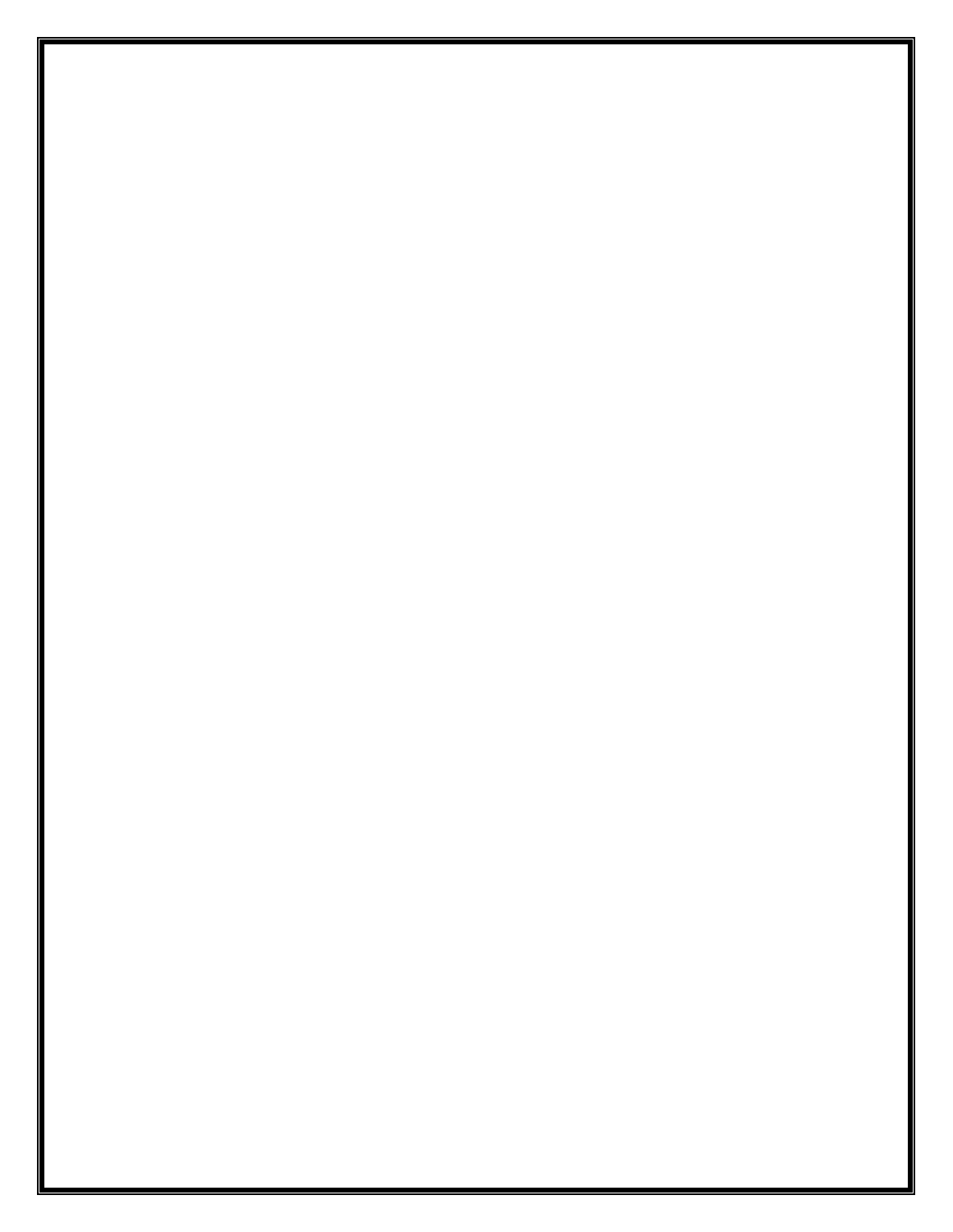### **Summer Care**

### **Policies and Procedures**

Our handbook is to explain the policies and guidelines of the Xavier Summer Care program. Our Summer Care is at XE-Marquette St (St. Pius - lower level). Parents using the program are asked to read this handbook carefully and are required to sign and return the Parent Agreement to the Care Manager. Your signature indicates understanding and agreement with the policies and guidelines of this program. **The CARE Programs are NOT a part of the Wisconsin Parental Choice Program.**

### **Mission Statement**

The Summer Care Program provides a safe, fun-filled, caring and Christian environment for students of St. Francis Xavier Campuses. It gives families an option for quality care where students can socialize with children of St. Francis Xavier Schools.

### **The Summer Care Program**

Summer Care is a continuation of the Care Programs offered during the school year. It is offered to current PreK3 through 5<sup>th</sup> grade students and those who are registered for the upcoming 2022-2023 school year for PreK3 -  $6<sup>*</sup>$  grade. Preschool friends need to be three years old, independent in the bathroom, and a registered student for the upcoming school year. (Please see **Bathroom Expectations** below).

Summer Care offers children opportunities to participate in theme-based activities to enrich and inspire each child's interests while enhancing individual learning. Summer Care attendees will explore their community with weekly field trips, show their creative style through arts and crafts, build self-confidence through team building activities and STEM activities will be available.

Summer Care 2022 program will begin on Tuesday, June 7 and continues through Friday, August 12. We are open from 7:00am to 6:00pm - Monday through Friday at XE-Marquette St (St. Pius - lower level). Late charges will apply to children not picked up by 6:00 PM.

### **Summer Care Leadership**

Trained and qualified staff supervise the Summer Care Program. The staff is responsible for the day-to-day details of the program. The Care Program Manager is responsible for the care providers and ensuring the safety, viability, and success of the Summer Care Program.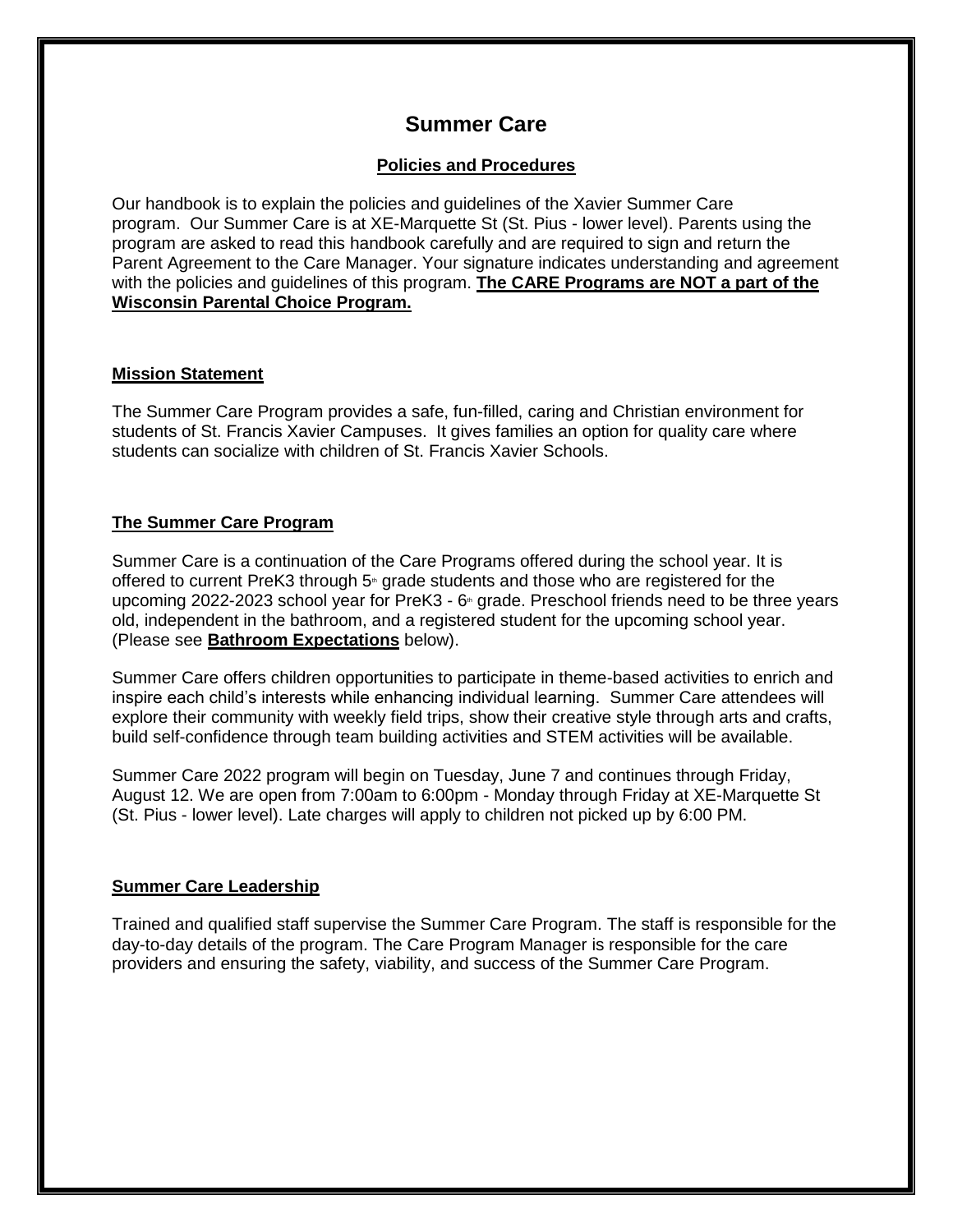### **Registration**

The following forms must be completed and returned: The Registration Form, Parent Agreement Form, Weekly Schedule Plan and Blanket Permission Form. Field Trip forms are sent prior to each field trip that requires transportation. **The CARE Programs are NOT a part of the Wisconsin Parental Choice Program.**

### **Attendance**

St. Francis Xavier Catholic School System offers Summer Care as a service to our System families. In order to provide quality care and appropriate staffing, it is important to know the number of children attending our program on a daily basis. Summer Care Staff is scheduled based on the number of children attending. Therefore, parents are **required** to turn in a schedule for the upcoming week to the Care Program Manager or staff by Thursday before children will attend the program.

On the form, indicate the day(s) children will be attending Summer Care and mark days as **full** or **half**. To assist in planning, please write down any non-Summer Care activities your children may be involved in during this time. If there is a change to the non-Summer Care activities, parents are to notify the Care Program Manager or staff immediately. The 24-hour advance notice to change without fees does not apply to Summer Care scheduling.

Parents are responsible to pay for all days as written on the weekly schedule. **No refunds or credits are given for schedule changes that reduce the amount of Summer Care used for that week.**

We do not refund or credit days when children miss due to illness or late change in schedule. The 24-hour advance notice to cancel without fees does not apply to Summer Care scheduling.

Unexpected situations arise and additional care is requested. Parents can contact the program for availability. Every effort is done to accommodate while maintaining a safe staff to child ratio and considering the activities planned for the additional days. Fees are applied to the family Smart Tuition account. **The CARE Programs are NOT a part of the Wisconsin Parental Choice Program.**

**Attention:** The number of children signed up determines the cost for Field Trips. All families who schedule their children to go on a field trip will be responsible to pay the cost regardless of attendance or cancellation.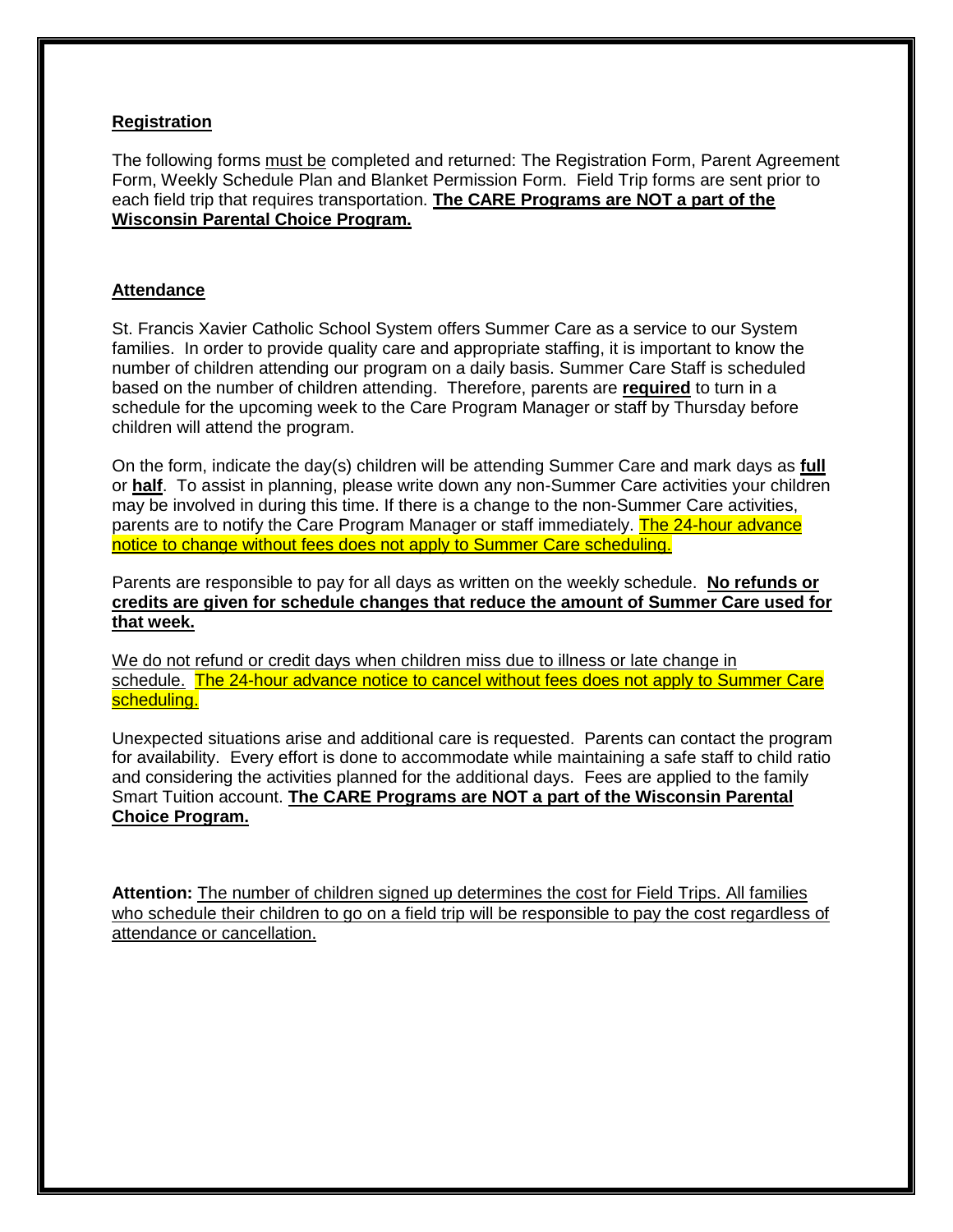### **Bathroom Expectations**

To utilize the Care Programs; all children must be completely independent with their bathroom needs. Xavier Catholic School staff cannot assist with potty training. Parents are called when the need arises.

### **Cell phones, eReaders, & Devices**

Cell phones and other devices are prohibited during the Summer Care day. The St. Francis Xavier Catholic School System and the Care staff are not responsible for lost, stolen, or damaged personal property.

### **Care Program Hours and Payment**

Parents must schedule days by Thursday the week before. Billing will be posted to the family Smart Tuition account. Failure to pay your Summer Care fees will cause suspension of care until the account is current.

### Ø **Tax ID number is: 75-2975177**

Additional fees and charges will be applied as needed. Such fees and charges include but are not limited to field trips and added days of care. Please read the Field Trip Scheduling and Payment section below. The 24-hour advance notice to change without fees does not apply to Summer Care scheduling.

Summer Care Program Charges

First Child Half Day (<six hours): \$22.50

Additional per Child Half Day: \$20

First Child Full Day: \$45

Additional per Child Full Day: \$40

Field Trip and Activities Fees: To Be Determined and vary depending on destination.

*Please contact the* Care Program Manager *if fees and payment assistance is needed.*

**Attention:** The number of children scheduled determine the cost of field trips. All families who schedule their children to go on a field trip will be responsible to pay the cost regardless of attendance or cancellation.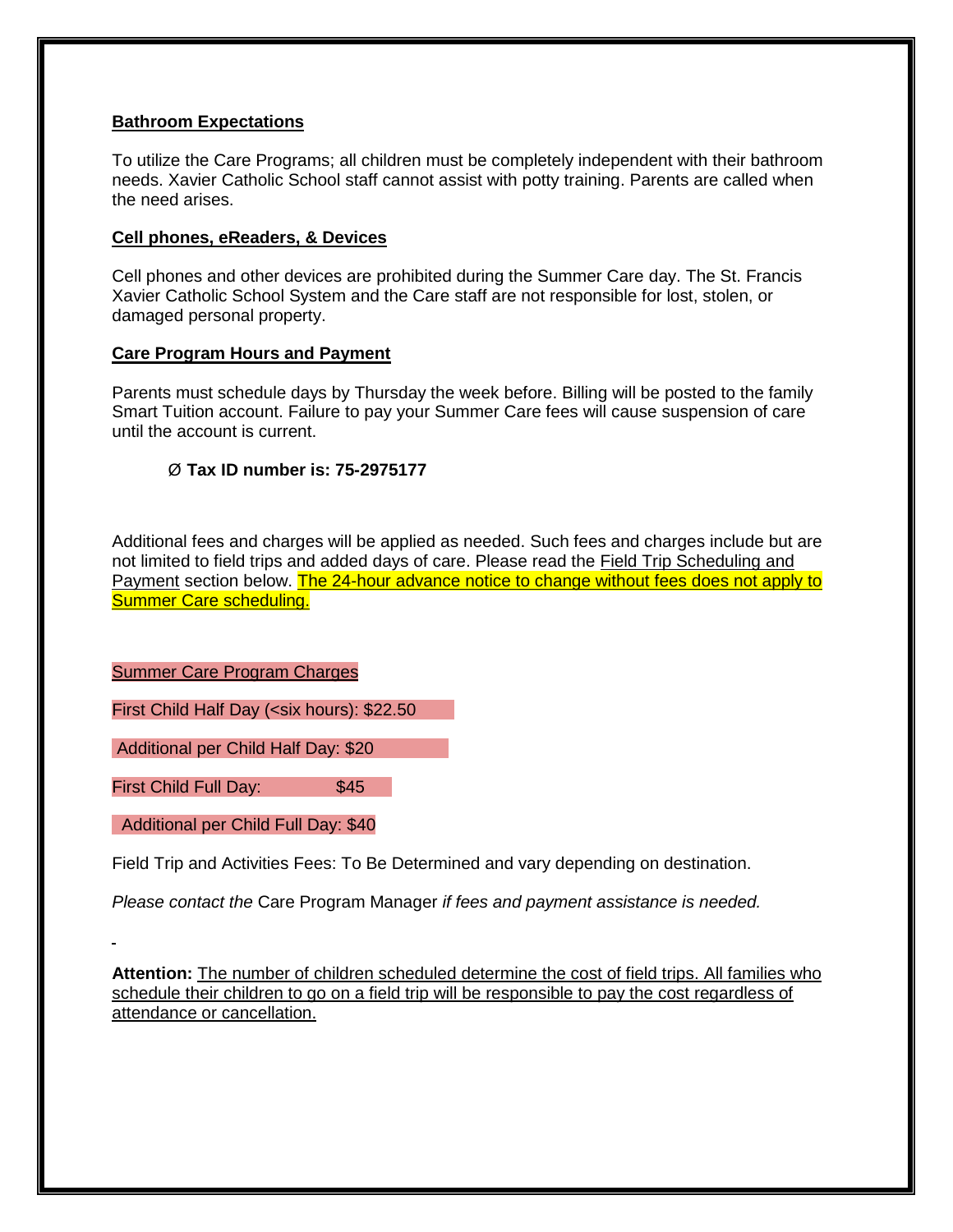### **Camp Invention**

Families participating in Camp Invention can choose to use Summer Care for before and after Camp Invention. The cost for this convenient service is \$50 for the week.

### **Closed for Independence Day**

We will be **closed** Friday, July 1<sup>st</sup> – Tuesday July 5<sup>th</sup>, 2022.

### **Discipline**

Children are expected to adhere to the same school rules and expectations that are in place during the school year.

In general, students should:

- **Do unto others as you would have them do unto you (Treat others kindly in words and in actions)**
- **Respect yourself, others, and property**
- **Follow directions of the supervisors**
- **Ask permission to use the restrooms**
- **Stay with the group**
- **Pick up after themselves**

Consequences for inappropriate behavior include but are not limited to:

- o Verbal Warning
- o Five-minute separation from group activities
- $\circ$  Discussion with the parent

Depending on the severity and frequency of the behavior, the Care Program Manager reserves the right to suspend childcare services if the behavior is not corrected.

## **Volunteers**

Volunteers may be used to supplement the adult staff of the Summer Care Program. All volunteers must complete the VIRTUS training, eAPPs on-line registration, and background check. Other volunteers from the system will also be welcomed as part of the Summer Care Program. High school students assist the program and receive service hours for their time.

### **Wellness Policy**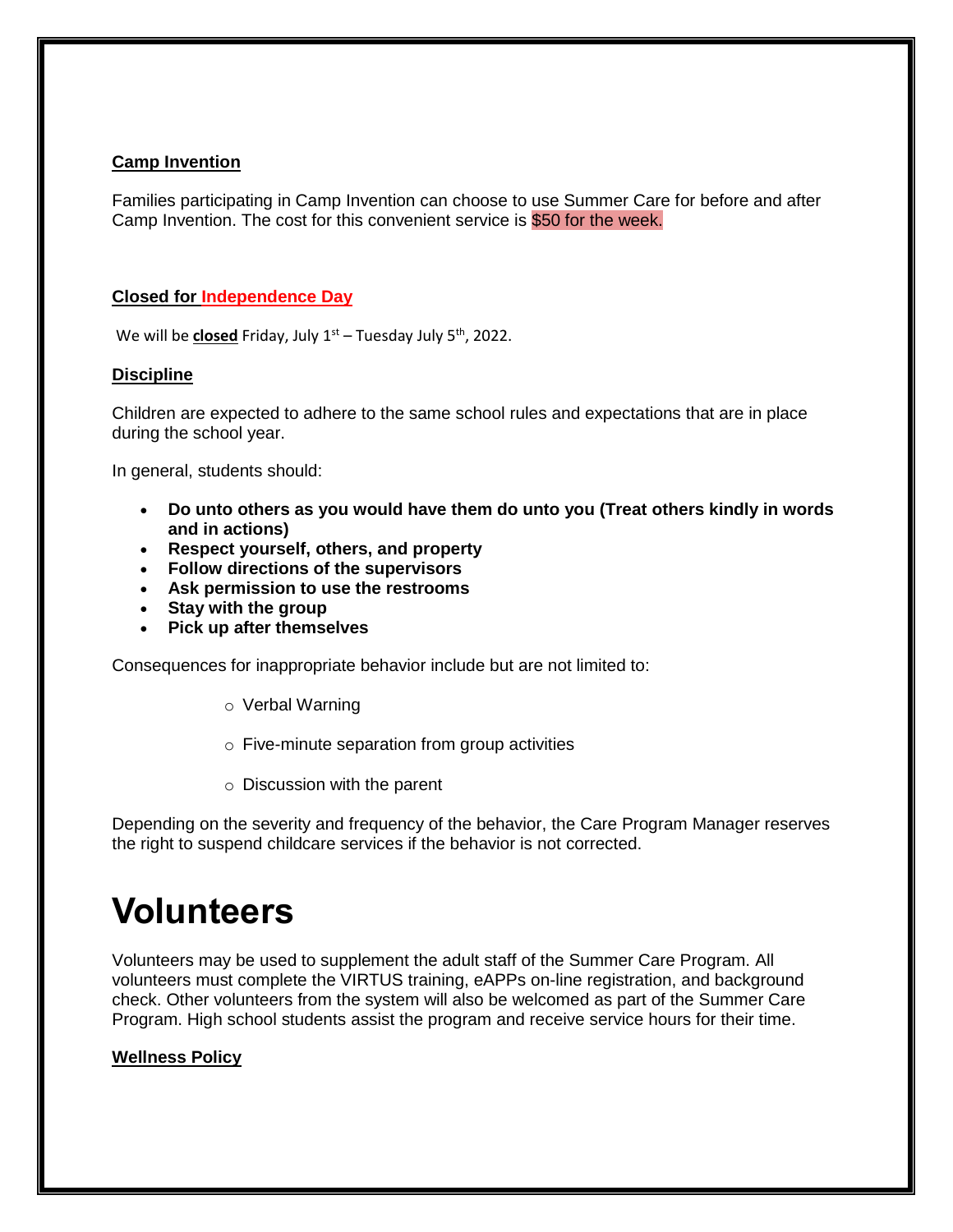The Summer Care Program will follow the wellness guidelines put in place by the Catholic Diocese of Green Bay; visit [www.gbdioc.org](http://www.gbdioc.org/) for more information.

### **Contact Information**

Care Program Manager is available by cell (920) 427-0787, or email cjohnson@xaviercatholicschools.org. Site information is cell (920) 858-9977, (920) 733-4918 ext. 352, or allstaffsummercare@xaviercatholicschools.org.

### **Summer Care Daily Schedule**

\*Parents/guardians will drop off at Door J and **must** sign in. Breakfast is not provided. There is morning snack time and children must bring snacks from home. The children will join available activities.

\*A calendar of weekly themes, planned field trips, and other activities are provided to families and can be found on [www.xaviercatholicschools.org.](http://www.xaviercatholicschools.org/) Available early spring 2022.

\*Children are required to bring a healthy cold lunch that meets the Wellness Policy of the Green Bay Diocese, [www.gbdioc.org.](http://www.gbdioc.org/) No soda, energy drinks, or other sugary drinks.

\*Children need to bring two healthy snacks: AM and PM snacks.

\*Children are required to be picked up by 6:00 PM or additional charges will be added to the next billing cycle.

*\*The daily schedule is subject to change without notice.*

### **Summer Care Necessities**

Children will bring their own swimsuit, beach towel, and tennis shoes. It is strongly encouraged these items remain at care. For children's safety, flip-flops are prohibited. On the child's last day of care for the week, the items are to be brought home and returned washed the next week. Each child also needs a change of clothing. **Please label all swim items and extra clothes.** Summer Care personnel will notify families in the event that extra clothing is needed.

### **Dress Code**

Children will be dressed appropriately. We follow the "dress down day" dress code of the St. Francis Xavier Catholic Elementary Schools. Please keep in mind if children are not allowed to wear an item during school days, then the item will not be acceptable for the Summer Care program. For children's safety, flip-flops are not allowed.

**\***Sunscreen application is required before the child arrives at Summer Care. Sunscreen application is the responsibility of the family. All children will have opportunities to reapply as needed under the supervision of staff.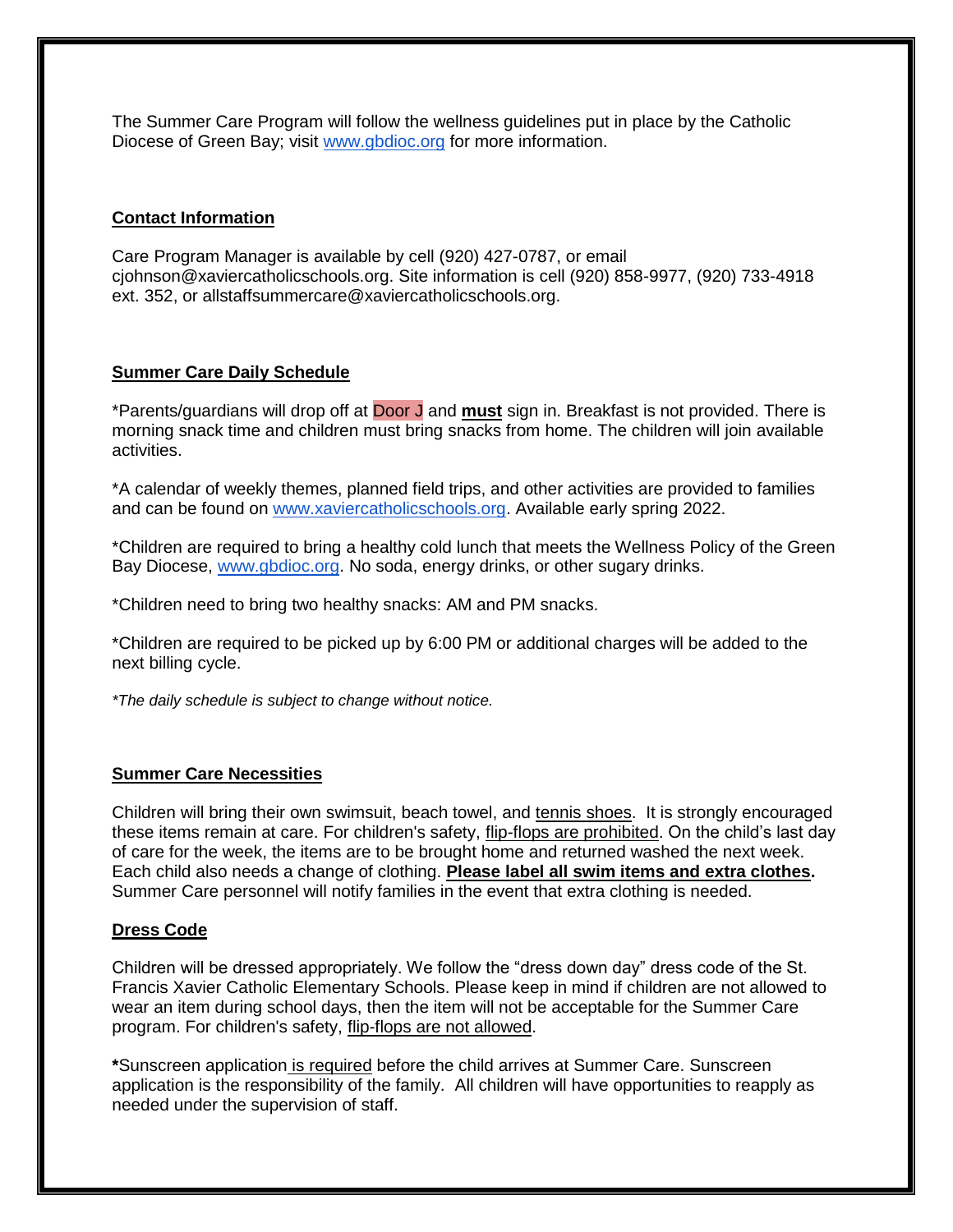### **Field Trips**

An exciting part of Summer Care is weekly field trips. Our destinations are reached by walking or contracted transportation (Lamers). Information and permission forms will be available prior to field trips. Proper attire is required for all field trips. Please read field trip information carefully and send your children with any special requested items or clothing. Flip-flops are not allowed.

For safety reasons, children must travel to and from field trips or excursions with the Care Program. Children **are not allowed to** be dropped off or picked up at field trip locations. Please plan accordingly.

### **Field Trip Schedules and Payment**

All field trips are posted on the XCS website, [www.xaviercatholicschools.org,](http://www.xaviercatholicschools.org/) you are encouraged to review the summer field trips and plan care needs with these trips in mind. Care schedules are due Thursday prior to the week care is needed. Parents are billed in full for any scheduled care, field trip and associated costs where notification is made after Thursday the week prior to care. Field Trip expenses **are required** to be paid **before** the scheduled trip in order for your child to attend. Field trips are staffed according to the number of children scheduled; total student attendance influences the cost of the field trip.

**Attention:** The number of children signed up determines the cost for Field Trips. All families who schedule their children to go on a field trip will be responsible to pay the cost regardless of attendance or cancellation.

### **Swimming Pool Tips**

Well-supervised groups of children will walk to the Erb Park Pool on hot summer days. These trips will not interfere with other planned activities. Seasonal pool passes are allowed or the child must have the pool fee with them. To ensure safety, children are required to stay with the providers in the area designated. Proper attire is required to Summer Care, on the walk to Erb Park, and at the pool. For safety reasons, flip-flops are not allowed.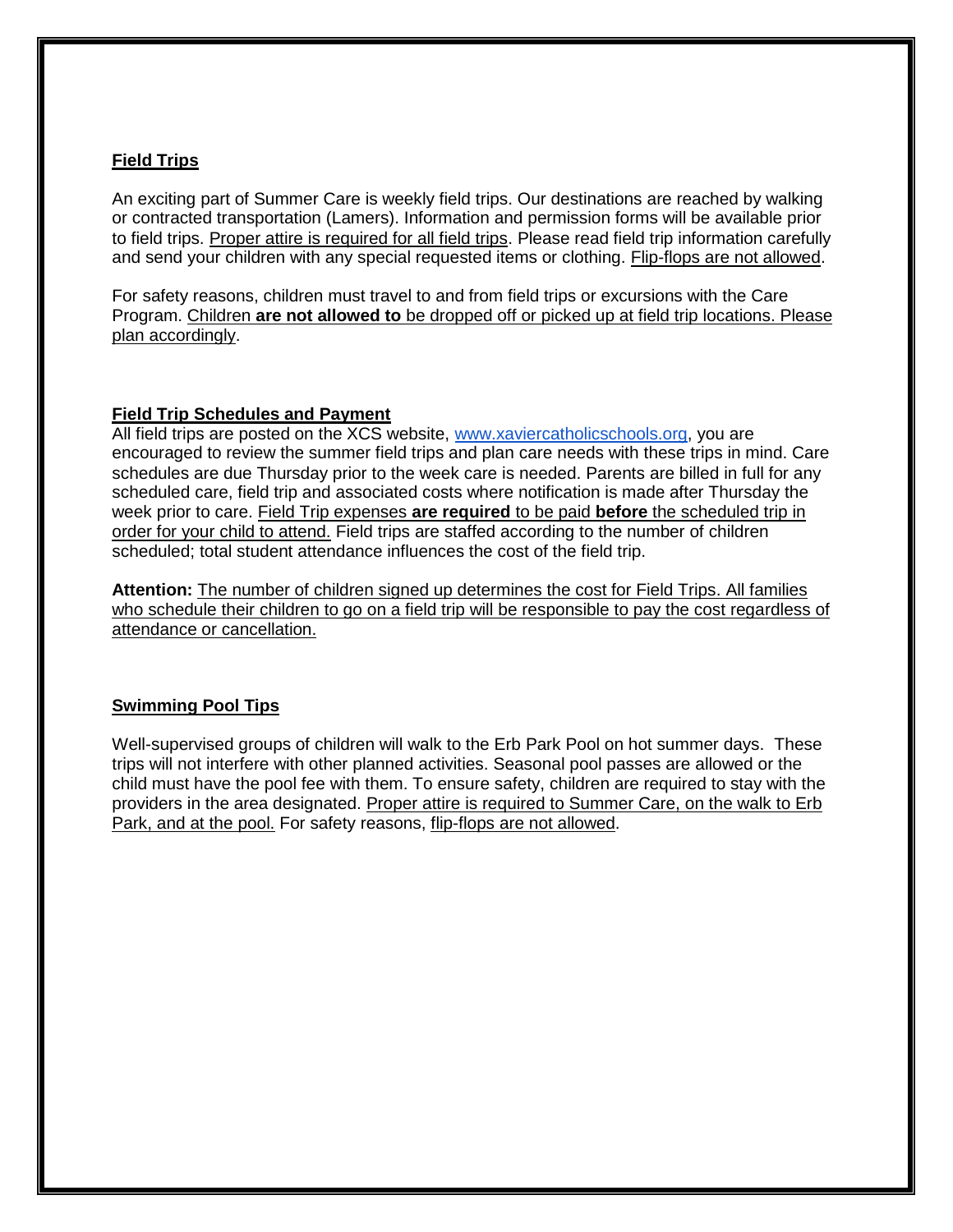### **Drop Off & Pick Up**

Families must walk their children into the Summer Care Program and sign them in for the day.

Families must pick up their children from the Summer Care Program at XE-Marquette St (St. Pius - lower level) campus and sign them out. Only those people listed on the registration form are allowed to pick up the children. When an adult is not familiar to staff, the pick-up person will be asked to show identification. The names of additional authorized adults may be added. For safety reasons, each child must be signed out before leaving the Summer Care Program.

Children are considered picked up when the parent has assumed responsibility for the child. They are not considered picked up until the parent signs the child out.

**Parents/Guardians who pick up their children after 6:00 PM will pay an additional \$5.00 for every five minutes after 6:00 PM. This extra charge is applied to the family Smart Tuition account. In case of emergencies, please contact the Care Program Manager.**

### **Emergencies**

Summer Care cell phone number: (920) 858-9977, school office phone number (920) 733-4918 ext. **352**; or for immediate service contact the Care Program Manager, (920) 427-0787.

*It is not possible to list every policy in this Handbook. Situations that arise which are not covered by these guidelines will be handled on a case-by-case basis. Unique or special situations that require an adjustment in the Summer Care policies and procedures will be decided on an individual basis at the discretion of the Care Program Manager and administration.*

**\*\*\*Families who do not follow the Summer Care payment policies will be denied care services. \*\*\***

 **The CARE Programs are NOT a part of the Wisconsin Parental Choice Program.**